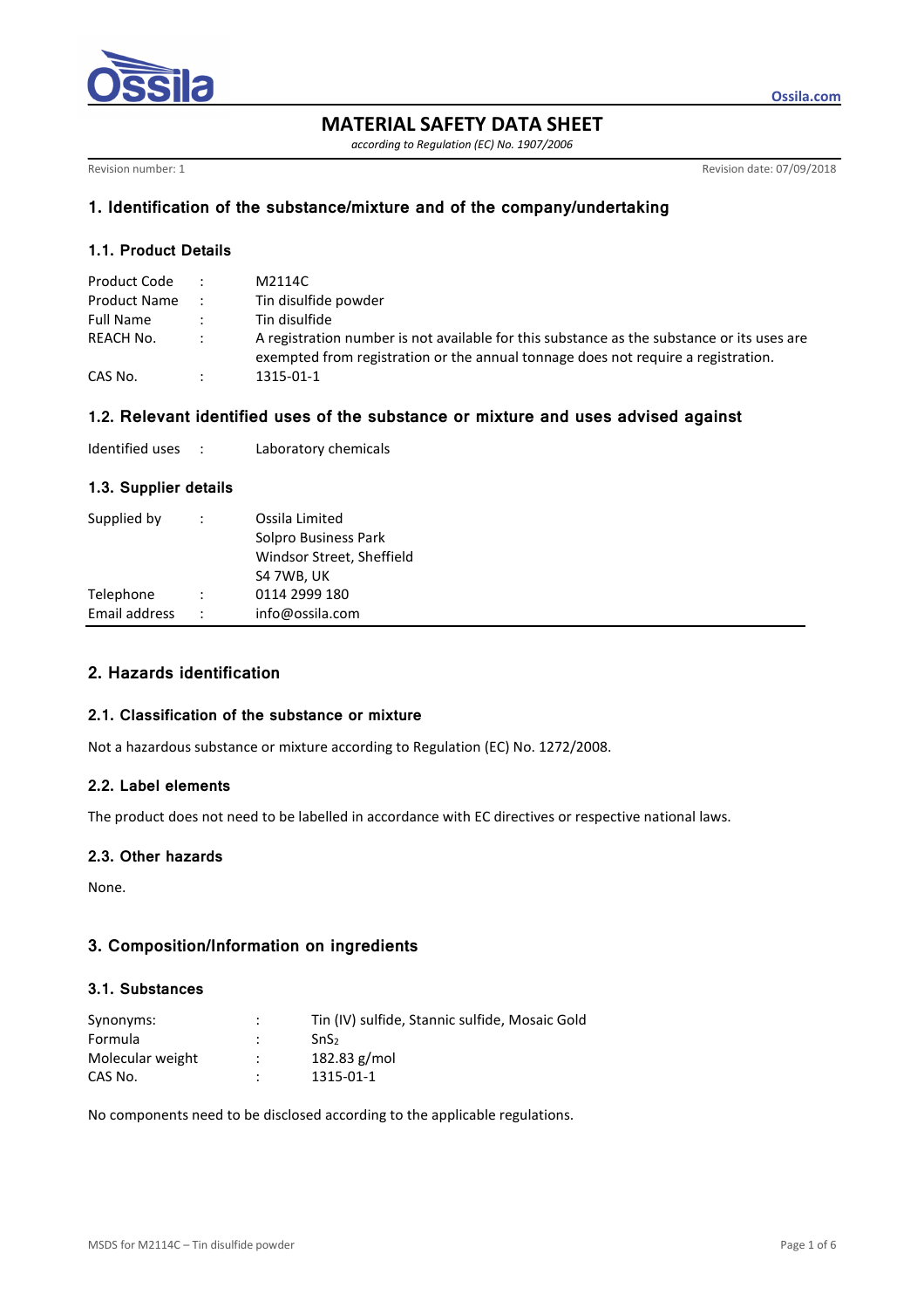# **4. First aid measures**

### **4.1. Description of first aid measures**

#### **After Inhalation**

Remove person to fresh air. If not breathing, give person artificial respiration.

#### **After skin contact**

Wash with soap and water.

**After eye contact**  Flush with copious amounts of water as a precaution.

**After Ingestion**  Rinse out mouth with water.

### **4.2. Most important symptoms and effects, both acute and delayed**

The most important known symptoms and effects are described in section 11.

### **4.3. Indication of any immediate medical attention and special treatment needed**

No data available.

# **5. Fire fighting**

### **5.1. Extinguishing media**

**Suitable extinguishing media**: Dry chemical, alcohol-resistant foam, carbon dioxide or water spray. Consult with local fire authorities before attempting large scale fire-fighting operations.

#### **5.2. Special hazards arising from the substance of mixture**

**Hazardous combustion products:** Sulphur oxides, tin oxides

#### **5.3. Advice for firefighters**

Wear a self-contained breathing apparatus if necessary. During a fire, irritating and highly toxic gases and vapours may be generated by thermal decomposition.

## **6. Accidental release measures**

#### **6.1. Personal precautions, protective equipment and emergency procedures**

Wear personal protective equipment (section 8). Avoid dust formation. Ensure room is well ventilated.

#### **6.2. Environmental precautions**

Do not let product enter drains.

#### **6.3. Containment and cleaning**

Contain and clean up spill if safe to do so using an electrically protected vacuum cleaner or by wet-brushing. Dispose of dry waste in closed container for proper disposal according to local regulations.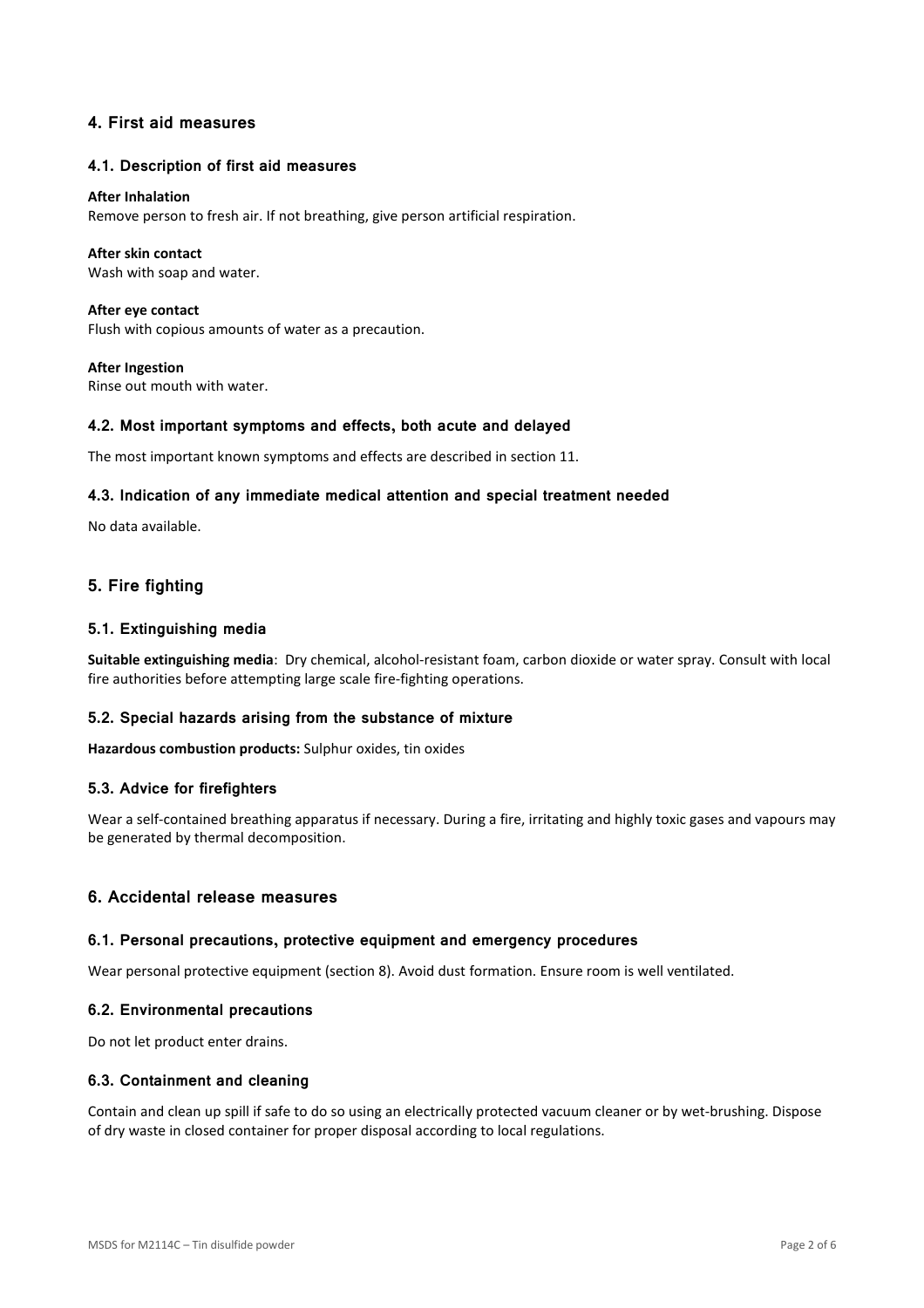# **7. Handling and storage**

# **7.1. Precautions for safe handling**

Avoid formation of dust and aerosols. Provide exhaust ventilation in places where dust is formed.

## **7.2. Conditions for safe storage, including any incompatibilities**

Store in a cool, dry and well-ventilated place inside of a tightly sealed container. Reseal containers that have been opened and keep upright to prevent leakage.

## **7.3. Specific end uses**

Use in laboratories.

# **8. Exposure controls / Personal protection**

## **8.1. Control parameters**

## **Components with workplace control parameters**

Contains no substances with occupational exposure limit values.

### **Biological occupational exposure limits**

This product does not contain any hazardous materials with biological limits.

## **8.2. Exposure controls**

#### **Engineering measures**

Handle in accordance with good industrial engineering/laboratory practices for hygiene and safety. Ensure eyewash stations and safety showers are close to the laboratory workstation. Ensure good general ventilation is present when handling the product.

## **Personal protective equipment**

**Eyes:** Wear safety glasses with side-shields conforming to appropriate government standards such as NOISH (US) or EN166 (EU).

**Skin**: Handle with appropriate gloves and use proper glove removal technique to avoid skin contact. Dispose of gloves in accordance with applicable laws. Wash and dry hands.

The selected protective gloves must satisfy the specifications of EU Directive 89/686/EEC and the standard EN 374 derived from it.

**Clothing:** Wear complete suit protecting against chemicals; the type of equipment should be appropriate for the concentration and amount of dangerous substance used.

**Respirators:** Where protection from nuisance dusts is needed, use type N95 (US) or type P1 (EN 143) dust masks or those approved under appropriate government standards such as NIOSH (US) or CEN (EU).

# **General hygiene measures**

Wash thoroughly after handling. Wash contaminated clothing before reuse.

# **9. Physical and chemical properties**

## **9.1. Information on basic physical and chemical properties**

| Appearance | Solid gold/yellow powder |
|------------|--------------------------|
| Odour      | No data available        |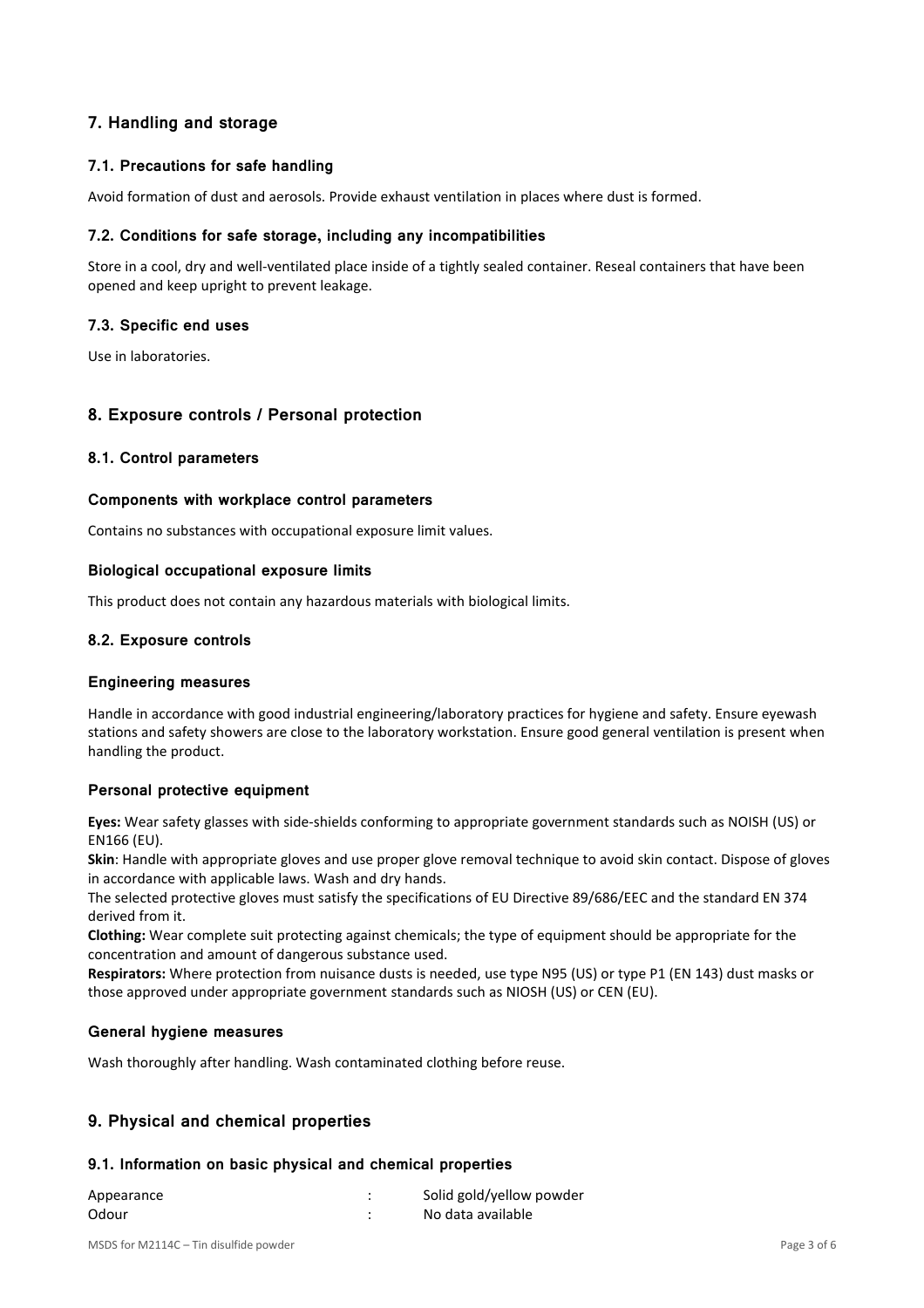| Odour threshold                        |   | No data available |
|----------------------------------------|---|-------------------|
| рH                                     |   | No data available |
| Melting/freezing point                 |   | No data available |
| Boiling point/range                    |   | No data available |
| Flash point                            |   | No data available |
| Evaporation rate                       |   | No data available |
| Flammability                           | ٠ | No data available |
| <b>Explosive limits</b>                |   | No data available |
| Vapour pressure                        |   | No data available |
| Vapour density                         |   | No data available |
| Relative density                       |   | No data available |
| Solubility(ies)                        |   | No data available |
| Partition coefficient: n-octanol/water |   | No data available |
| Autoignition temperature               |   | No data available |
| Decomposition temperature              |   | No data available |
| Viscosity                              |   | No data available |
| <b>Explosive properties</b>            |   | No data available |
| Oxidising properties                   |   | No data available |

# **9.2. Other safety information**

No data available.

# **10. Stability and reactivity**

## **10.1 Reactivity**

No data available.

## **10.2. Chemical stability**

Stable under normal temperatures and pressures under recommended storage conditions.

# **10.3. Possibility of hazardous reactions**

No data available.

## **10.4. Conditions to avoid**

No data available.

## **10.5. Incompatible materials**

Strong oxidising agents.

# **10.6. Hazardous decomposition products**

No known hazardous decomposition products.

# **11. Toxicological information**

# **11.1. Information on toxicological effects**

MSDS for M2114C – Tin disulfide powder Page 4 of 6 **Acute toxicity**  No data available. **Skin corrosion/irritation**  No data available. **Serious eye damage/eye irritation**  No data available.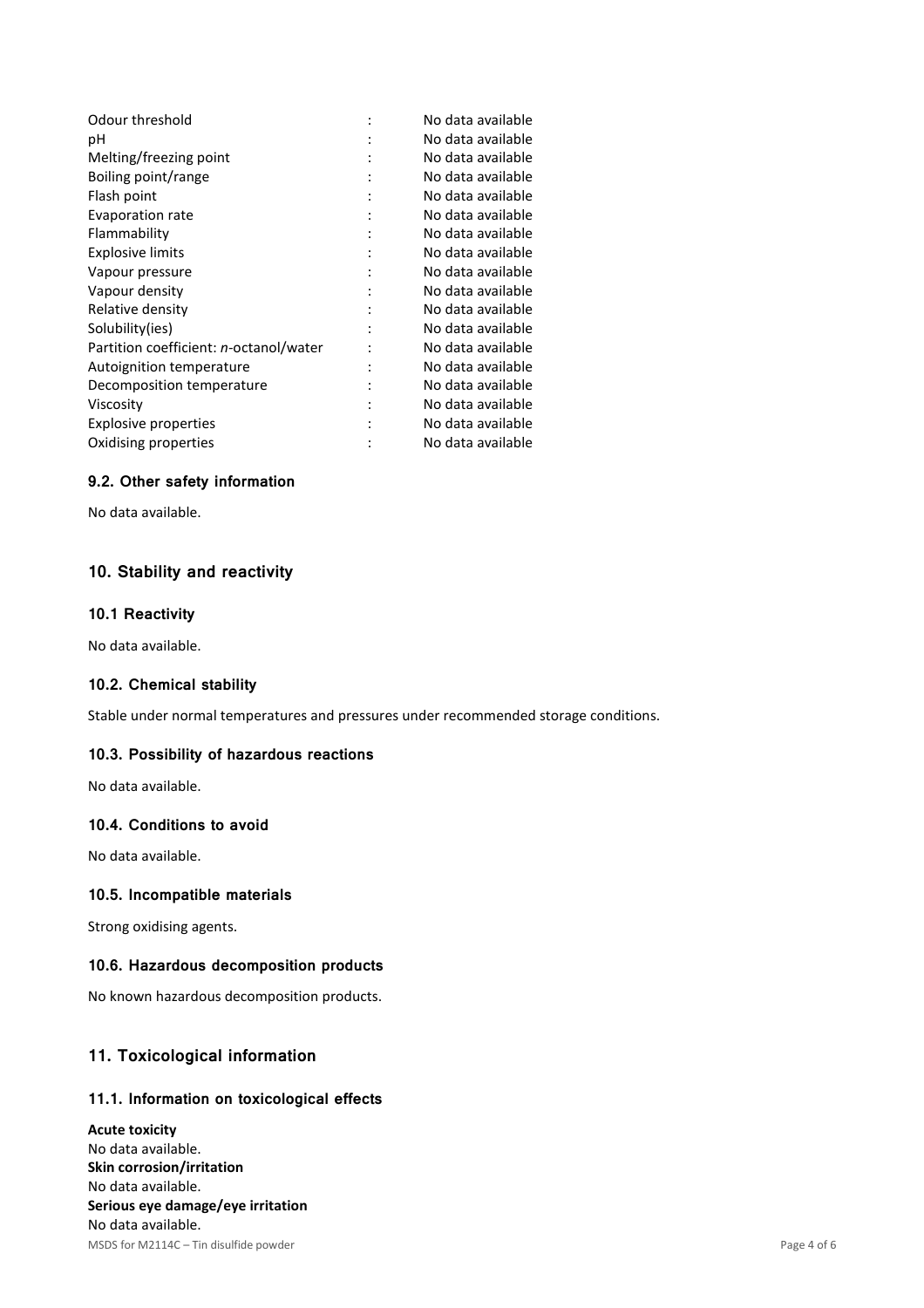**Respiratory or skin sensitization**  No data available. **Germ cell mutagenicity**  No data available. **Carcinogenicity**  No data available. **Reproductive toxicity**  No data available. **Specific target organ toxicity - single exposure**  No data available. **Specific target organ toxicity - repeated exposure**  No data available. **Aspiration hazard**  No data available. **Routes of exposure**  Eye contact, ingestion, inhalation, skin contact. **Signs and Symptoms of Exposure**  No data available.

To the best of our knowledge, the chemical, physical, and toxicological properties have not been thoroughly investigated.

# **12. Ecological information**

### **12.1. Toxicity**

No data available.

#### **12.2. Persistence and degradability**

No data available.

#### **12.3. Bioaccumulative potential**

No data available.

#### **12.4. Mobility in soil**

No data available.

## **12.5. Results of PBT and vPvB assessment**

PBT/vPvB assessment not available as chemical safety assessment not required/not conducted.

# **12.6. Other adverse effects**

No data available.

#### **13. Disposal**

## **13.1. Waste treatment methods**

### **Product**

Burn in a chemical incinerator equipped with an afterburner and scrubber. Observe all federal, state and local environmental regulations and directives on waste and hazardous waste. Offer surplus material to a licensed professional waste disposal professional.